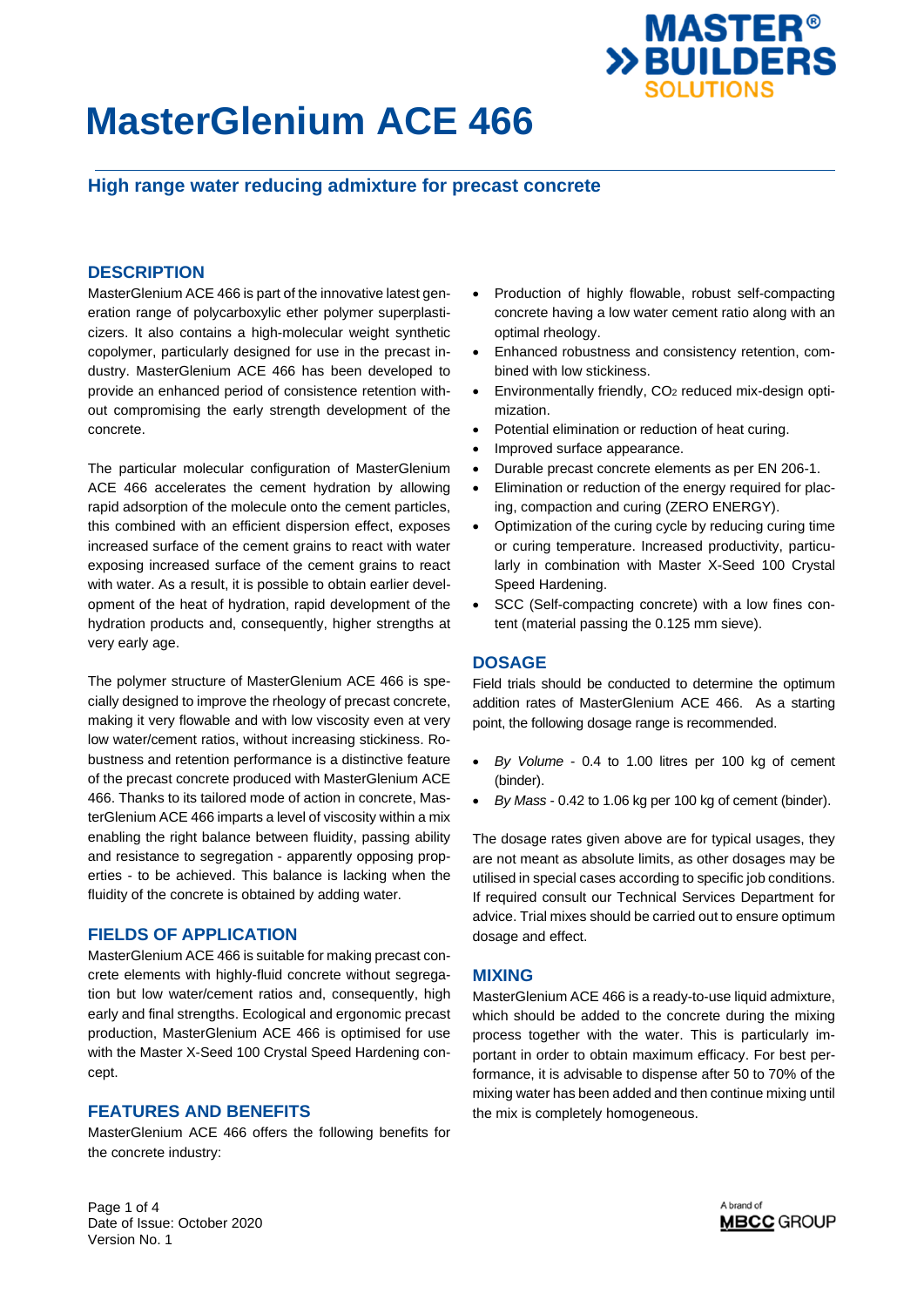

## **High range water reducing admixture for precast concrete**

### **DISPENSING**

MasterGlenium ACE 466 should be dispensed through a proprietary dispenser. Details are available on request from our Technical Services Department

### **COMPATIBILITY**

MasterGlenium ACE 466 can be used with all types of EN 197 Cements. For use with other special cements, contact our Technical Services Department. MasterGlenium ACE 466 should not be pre-mixed with other admixtures. If other admixtures are to be used in concrete containing MasterGlenium ACE 466, they must be dispensed separately.

When such complimentary admixtures are required it is important that laboratory trials are performed, prior to any supply, to determine the respective dosages of any complimentary admixture, and the suitability, in the fresh and hardened state, of the resultant concrete. In these circumstances, we recommend that you consult our Technical Services Department for further advice.

### **PACKAGING**

MasterGlenium ACE 466 is supplied in Bulk, 1000-litre IBC's and 15-litre containers.

## **CONTACT DETAILS**

Master Builders Solutions UK Ltd, Swinton Hall Road, Swinton, Manchester, M27 4EU Tel: +44 (0) 161 727 6300 www.master-builders-solutions.com/en-gb

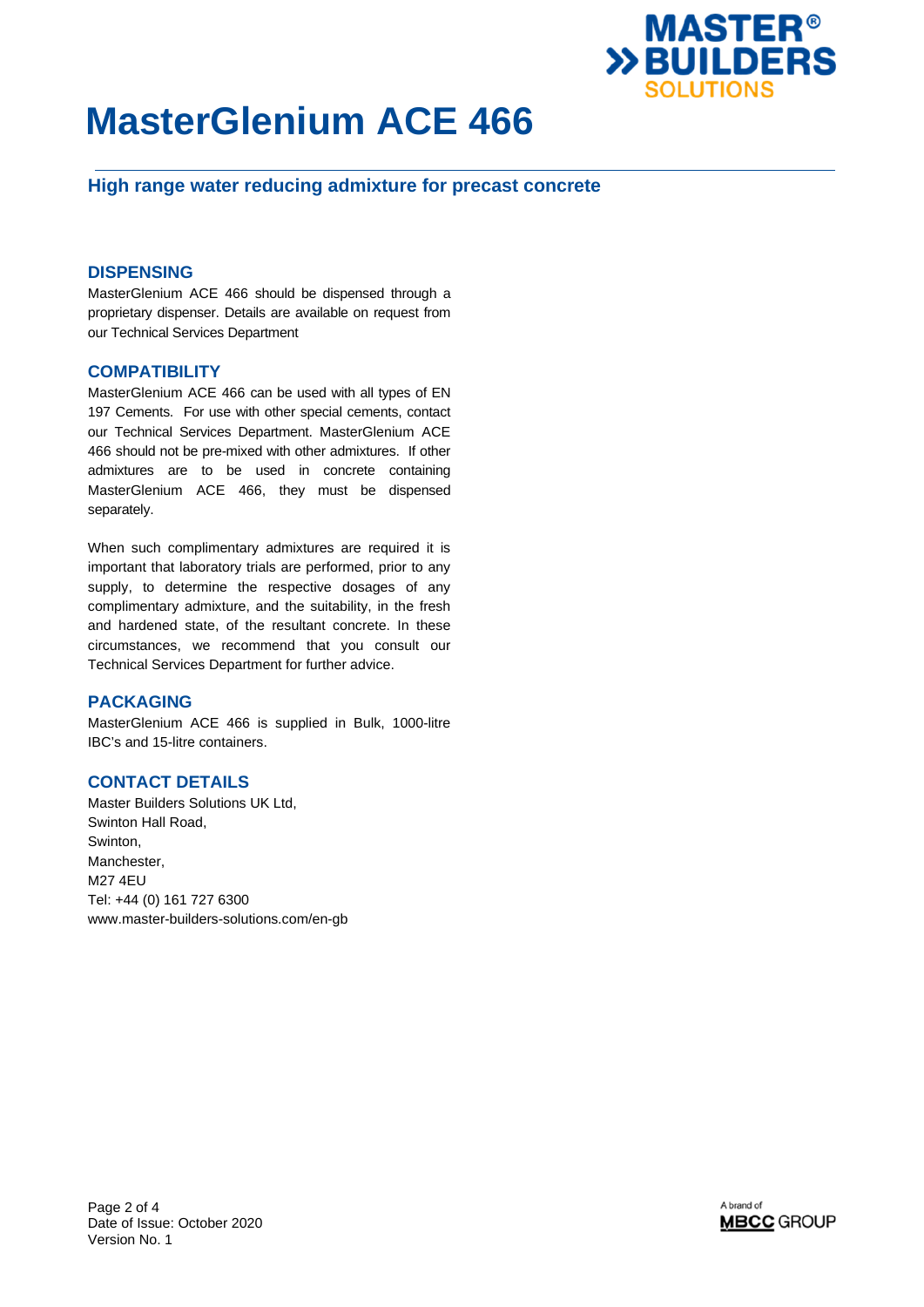

# **High range water reducing admixture for precast concrete**

| <b>Product Data</b>          |                                                                                                                                                                                                                                                                                                                  |
|------------------------------|------------------------------------------------------------------------------------------------------------------------------------------------------------------------------------------------------------------------------------------------------------------------------------------------------------------|
| Appearance:                  | Yellow liquid                                                                                                                                                                                                                                                                                                    |
| Specific gravity @ 20°C:     | $1.06 \pm 0.02$ g/cm <sup>3</sup>                                                                                                                                                                                                                                                                                |
| pH-value:                    | $6.0 \pm 1$                                                                                                                                                                                                                                                                                                      |
| Alkali content (%):          | ≤1.00 by mass                                                                                                                                                                                                                                                                                                    |
| Chloride content (%):        | $\leq 0.10$ by mass                                                                                                                                                                                                                                                                                              |
| Corrosion behaviour:         | Contains only components according to BS EN 934-<br>1:2008, Annex A.1                                                                                                                                                                                                                                            |
| Air Content:                 | Fulfilled                                                                                                                                                                                                                                                                                                        |
| Water reduction:             | $\geq$ 112% of Reference mix                                                                                                                                                                                                                                                                                     |
| Increase in consistence:     | Increase of $\geq 120$ mm from initial slump or $\geq 160$ mm from<br>initial flow                                                                                                                                                                                                                               |
| Retention of consistence:    | At 30 mins $\geq$ Reference mix at initial                                                                                                                                                                                                                                                                       |
| Compressive strength:        | Fulfilled                                                                                                                                                                                                                                                                                                        |
| Durability:                  | <b>NPD</b>                                                                                                                                                                                                                                                                                                       |
| Dangerous substances:        | <b>NPD</b>                                                                                                                                                                                                                                                                                                       |
| <b>Logistics</b>             |                                                                                                                                                                                                                                                                                                                  |
| Shelf life:                  | 12 months if stored according to manufacturer's instructions<br>in unopened container.                                                                                                                                                                                                                           |
| Storage conditions:          | Store in original sealed containers and at temperatures be-<br>tween 5°C and 30°C. Store under cover, out of direct sun-<br>light and protect from extremes of temperature. Failure to<br>comply with the recommended storage conditions may re-<br>sult in premature deterioration of the product or packaging. |
| Handling and transportation: | Refer to MasterGlenium ACE 466 Safety Data Sheet                                                                                                                                                                                                                                                                 |
| Disposal:                    | Refer to MasterGlenium ACE 466 Safety Data Sheet                                                                                                                                                                                                                                                                 |

MasterGlenium ACE 466, Master Builders Solutions UK Ltd, Version 1